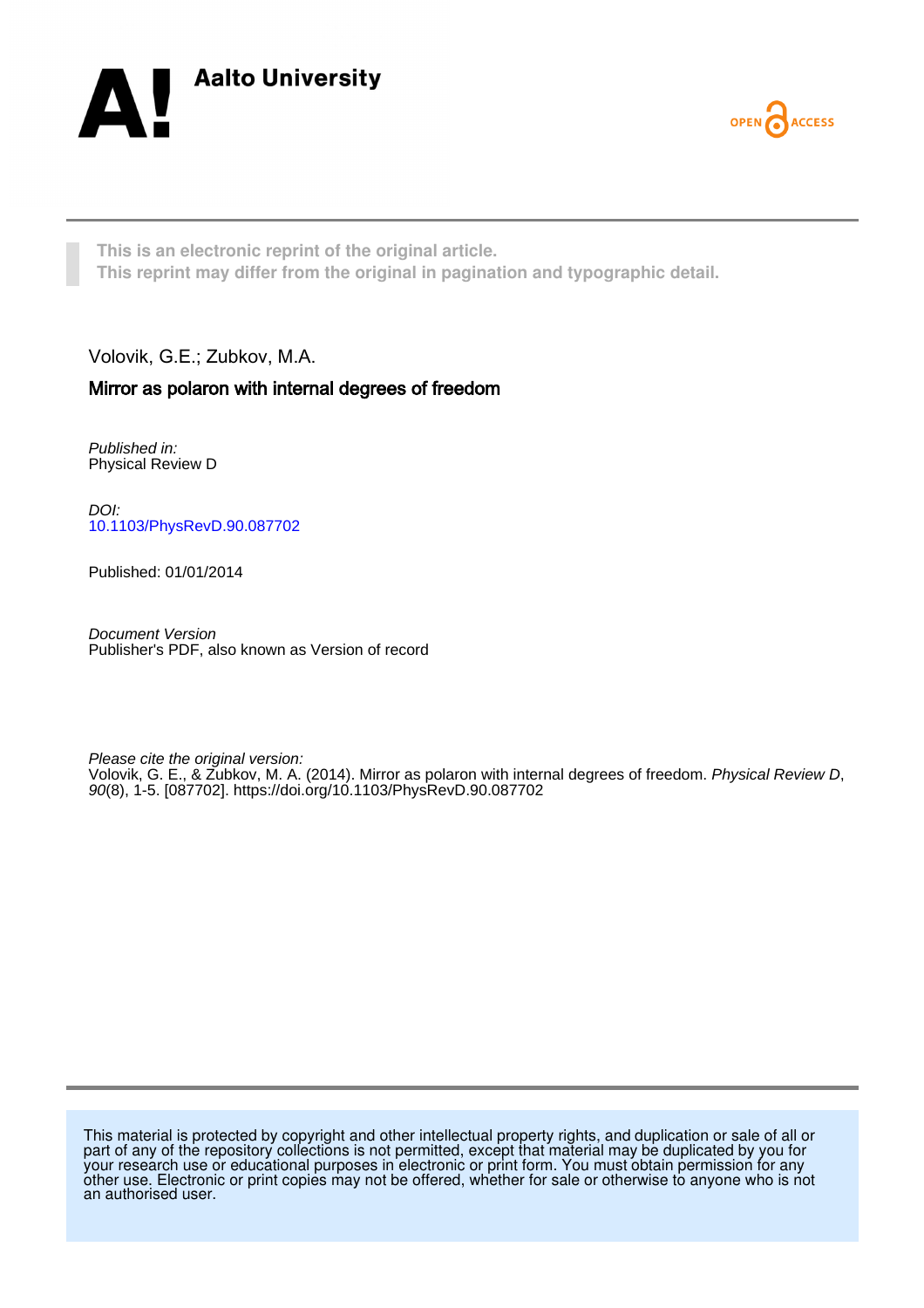# Mirror as polaron with internal degrees of freedom

G. E. Volovik

Low Temperature Laboratory, Aalto University, P.O. Box 15100, FI-00076 Aalto, Finland and Landau Institute for Theoretical Physics, RAS, Kosygina 2, 119334 Moscow, Russia

M. A. Zubkov

University of Western Ontario, London, Ontario, Canada N6A 5B7 and ITEP, B.Cheremushkinskaya 25, Moscow 117259, Russia (Received 19 May 2014; published 27 October 2014)

We consider the model suggested by Wang and Unruh [Phys. Rev. D 89, 085009 (2014)] for the  $1 + 1$ -dimensional mirror moving in the quantum vacuum. We consider the relation of this model to the problem of the polaron—the electron moving in the vacuum of the quantum field of phonons. We introduce the field-theoretical model of such a mirror. It contains the multicomponent spinor field interacting with the scalar field. We discuss the source of the logarithmic divergence in the mirror mass and its relation to the problem of the divergencies in vacuum energy.

DOI: [10.1103/PhysRevD.90.087702](http://dx.doi.org/10.1103/PhysRevD.90.087702) PACS numbers: 42.50.Lc, 98.80.Es

# I. INTRODUCTION

The authors of [\[1\]](#page-5-0) consider the mirror with an internal harmonic oscillator coupled to a scalar field in  $1 + 1$ dimensions. It is found that the effective mass (the rest energy) of such a composite mirror is infinite (logarithmically divergent) due to the vacuum fluctuations of the scalar field. This system is considered in [\[1\]](#page-5-0) as the counter example to the generally accepted statement that the vacuum energy matters only when taking gravity into account (otherwise one can only measure the energy differences). It is argued that in the given system the infinities like that of the vacuum energy do matter.

First of all, we disagree with the above-mentioned generally accepted statement. In condensed matter physics the vacuum energy density participates in the thermodynamics of the system together with the energy density of matter. That is why we expect that the vacuum energy density matters both in the Universe with gravity and in the Universe without gravity (see the latter case in Ref. [\[2\]](#page-5-1)). When one tries to calculate the vacuum energy density or the ground state energy density of condensed matter systems summing the energies of fluctuations, one obtains the divergent sum with the ultraviolet (UV) cutoff determined by the high-energy scale. In particle physics such estimate suggests a huge value of the cosmological constant. However, the condensed matter systems, where the microscopic physics (the analog of the trans-Planckian physics) is known, demonstrate that the divergent highenergy contributions from zero point energies of quantum field are cancelled by the microscopic (trans-Planckian) degrees of freedom due to the thermodynamic identities. If the same pattern is applicable to particle physics, and to the Universe as a whole, then we are to treat the overall volume of the Universe as variable. The variation over volume demonstrates that the equilibrium is achieved when

the thermodynamic potential vanishes, which is equal to the cosmological constant (see [\[3\]](#page-5-2) and recent review [\[4\]](#page-5-3)). Within this approach it is natural to assume that we live near the equilibrium. Therefore, the total vacuum energy density with all contributions taken into account should be very close to zero. This provides the cancellation of the main UV divergent terms in the known low energy theory by something coming from the unknown high energy theory. As a result only a small fraction of the vacuum energy density remains that is comparable with the observed value of the cosmological constant. This cosmological constant gives rise to the accelerated expansion of the Universe. The latter expansion should be understood as the small deviation of the Unverse from equilibrium.

Next, we analyze the model discussed in Ref. [\[1\]](#page-5-0). This model operates with the massive oscillator moving along its world line and interacting with the scalar field. The world line fluctuates, and its fluctuations are to be defined in accordance with the action functional of the moving oscillator. We reformulate this model in a standard way in terms of the quantum field of the moving oscillator. This allows to calculate the renormalization of mass for the given object due to the interaction with the scalar field using the standard perturbation theory. The obtained infinity is the result of the unrealistic approximation made in the model: the mirror is assumed to be infinitely thin and is approximated by the  $\delta$ -function. The finite thickness R of any realistic mirror provides the physical UV cutoff to the logarithmically divergent integral,  $E_{UV} \sim \hbar c/R$ . In many respects the mirror moving in the quantum vacuum is similar to the impurity moving in the condensed matter "vacuum," such as the Fröhlich polaron (electron moving in the vacuum of the phonon quantum field; see review [\[5\]](#page-5-4)), the Bose polaron (impurity moving in a Bose-Einstein condensate; see Ref. [\[6\]](#page-5-5) and references therein), a polaron in fermionic "vacuum" (see recent review [\[7\]](#page-5-6)), and a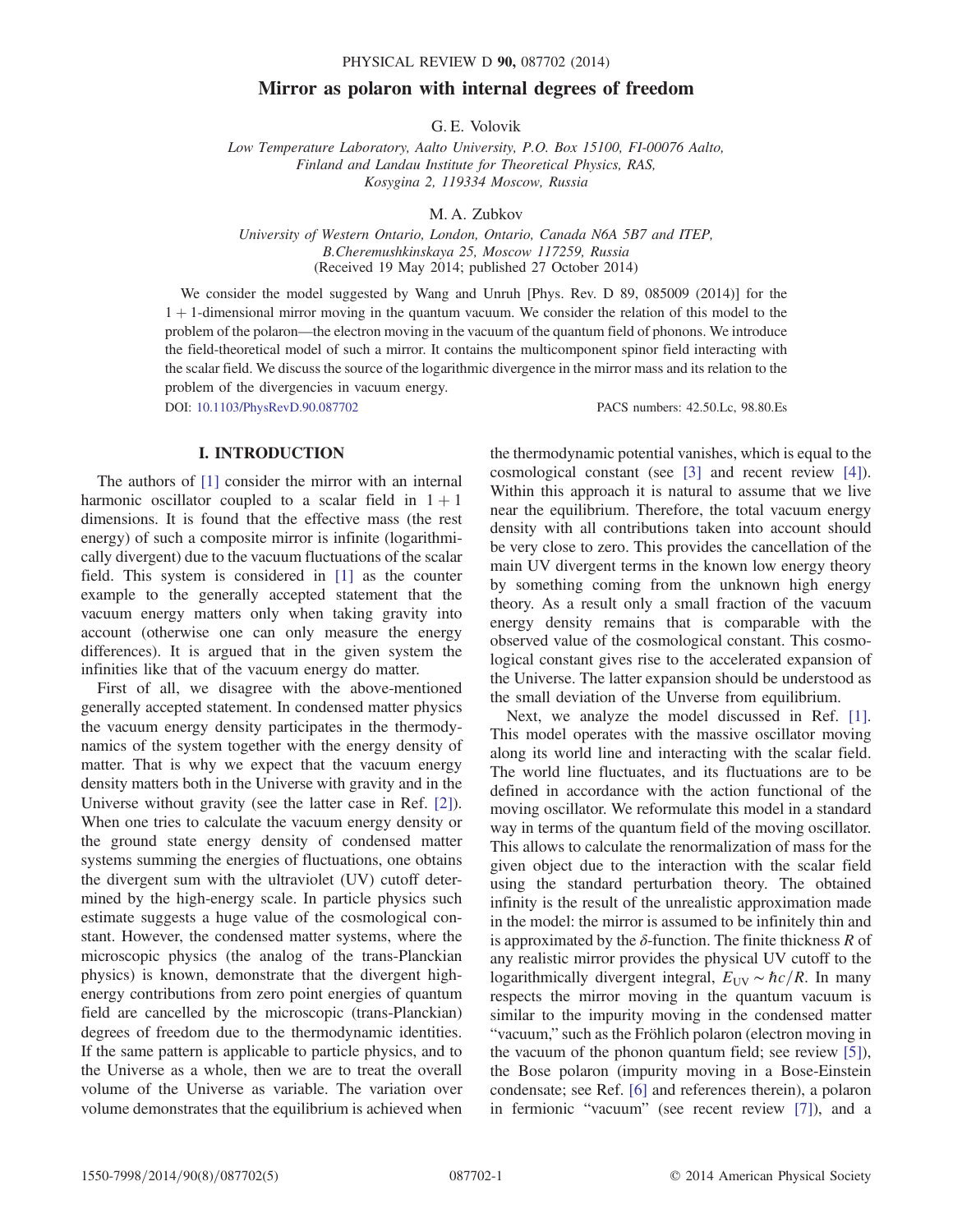gravitational polaron (see Ref. [\[8\]\)](#page-5-7), etc. However, the model discussed in Ref. [\[1\]](#page-5-0) has a peculiar property: the interaction between the oscillator and the scalar field is proportional to the time derivative. This is the source of the logarithmically divergent positive contribution to the polaron energy, which adds to the regular negative contribution in the conventional polaron problem and thus reverses the sign of the correction to the mirror mass.

# II. NONRELATIVISTIC MOVING OSCILLATOR

#### A. Fröhlich-like description of moving oscillator

Throughout the text we adopt the system of units with  $c = \hbar = 1$ .

In this section we assume that the thickness of the mirror exceeds its Compton length,  $R \gg 1/M$ , where M is the bare mass of the mirror. The classical action for the mirror interacting with the oscillator bound to the mirror and with the massless scalar field can be written in the following form (see Eq.  $(A1)$  of Ref.  $[1]$ ):

<span id="page-2-0"></span>
$$
S = \frac{M}{2} \int dt \dot{y}^2(t) + \frac{1}{2} \int dx dt [(\partial_t \phi)^2 - (\partial_x \phi)^2]
$$

$$
+ \frac{1}{2} \int dt (\dot{q}^2(t) - \Omega^2 q^2(t) - 2\epsilon \dot{q}(t)\phi(y[t], t)). \quad (1)
$$

Here  $y(t)$  is the coordinate of a mirror,  $q(t)$  is the variable of the oscillator, and  $\phi(x, t)$  is the 1 + 1-dimensional scalar field. Here for simplicity we assume that the bare mass  $M$ of the mirror is much larger than the ultraviolet cutoff, so that its motion can be considered in the nonrelativistic approximation.

The problem of the mirror moving in the quantum vacuum is in many respects similar to the polaron problem in condensed matter: a single particle interacting with the quantum field of phonons or another bosonic field. As distinct from the conventional polaron problem, in the mirror problem in Ref. [\[1\]](#page-5-0) the interaction with the scalar field is mediated by the oscillator. The quantization of the classical action Eq. [\(1\)](#page-2-0) gives rise to the following polaroniclike Hamiltonian:

<span id="page-2-2"></span>
$$
H = -\frac{\nabla^2}{2M} + \Omega \left( b^+ b + \frac{1}{2} \right) + \sum_q \omega(q) c_q^+ c_q + \quad (2)
$$

$$
+\epsilon\sum_{q}\frac{\sqrt{\Omega}}{2\sqrt{\omega(q)}}(b-b^{+})(c_{q}+c_{-q}^{+})ie^{iqx}+(3)
$$

<span id="page-2-1"></span>+
$$
\sum_{q,q'} \frac{\epsilon^2}{4\sqrt{\omega(q)\omega(q')}} (c_q + c_{-q}^+)(c_{q'}^+ + c_{-q'})
$$
  
×  $e^{i(q-q')x}$ . (4)

Here  $b^+ = \sqrt{\frac{\Omega}{2}}(q - \frac{1}{\Omega} \partial_q)$  is the creation operator for the oscillator quanta; the second order in the  $\epsilon$  term in

Eq. [\(4\)](#page-2-1) is  $\frac{1}{2}e^2\phi^2$ . It appears due to the transformation  $H = L - \dot{q}\partial L/\partial \dot{q}$  from the Lagrangian description in terms of velocity  $\dot{q}$  to the Hamiltonian description in terms of momentum  $p = \dot{q} - \epsilon \phi = -i\partial_q$ .

# B. Effective mass of the mirror

<span id="page-2-6"></span><span id="page-2-3"></span>In case of a mirror one has two  $\epsilon^2$  contributions: from the second-order perturbation theory in Eq. [\(3\)](#page-2-2) with  $V_q =$  $\epsilon \frac{\sqrt{\Omega}}{2}$  $\frac{\sqrt{\Omega}}{2\sqrt{\omega(q)}}(b-b^{+}),$ 

$$
\Delta \mathcal{E}_1 = -\sum_{q} \frac{\langle V_q^+ V_q \rangle}{\Omega + \omega(q) + \frac{q^2}{2M}}
$$
  
= 
$$
-\frac{\epsilon^2 \Omega}{4\pi} \int_0^\infty \frac{dq}{\omega(q)} \frac{1}{\Omega + \omega(q) + \frac{q^2}{2M}},
$$
(5)

<span id="page-2-4"></span>and from the first-order perturbation theory for perturbation in Eq. [\(4\):](#page-2-1)

$$
\Delta \mathcal{E}_2 = \frac{1}{2} \epsilon^2 \langle \phi^2 \rangle = \frac{\epsilon^2}{4\pi} \int_0^\infty \frac{dq}{\omega(q)}.
$$
 (6)

The negative term Eq. [\(5\)](#page-2-3) corresponds to the conventional correction to the polaronic energy, but now the excited state includes also the first excited level of the oscillator. The positive term Eq. [\(6\)](#page-2-4) follows from the dependence of the interaction on the time derivative  $\dot{q}$ .

Thus the total mass of the mirror in the second-order approximation in  $\epsilon$  is

$$
M_{\text{eff}} = M + \frac{\Omega}{2} + \epsilon^2 \int_0^\infty \frac{dq}{4\pi \omega(q)} \left( 1 - \frac{\Omega}{\Omega + \omega(q) + \frac{q^2}{2M}} \right) \tag{7}
$$

<span id="page-2-5"></span>In case of a large bare mass of mirror  $M \gg \Omega \gg \epsilon^2$  and for  $\omega(q) = q$ , the effective mass of the mirror is:

$$
M_{\rm eff} = M + \frac{\Omega}{2} + \frac{\epsilon^2}{4\pi} \ln \frac{E_{\rm UV}}{\Omega},\qquad(8)
$$

where  $E_{UV}$  is the UV cutoff. We consider the relativistic spectrum  $\omega(q) = q$  of the scalar field, but the nonrelativistic limit for the mirror, i.e., the condition  $q^2/2M \ll$  $q \ll M$ . This means that Eq. [\(8\)](#page-2-5) is valid if

$$
M \gg E_{\rm UV} \gg \Omega \gg \epsilon^2. \tag{9}
$$

Equation [\(8\)](#page-2-5) coincides with Eq. (111) in Ref. [\[1\]](#page-5-0) in the limit  $\Omega \gg \epsilon^2$  with logarithmic accuracy. The nonlogarithmic difference of the order of  $\epsilon^2$  between the results can be attributed to the fact that we considered the quantum limit for the oscillator. In Ref. [\[1\]](#page-5-0) the classical equation for the oscillator variable has been used, which is more appropriate in the limit  $\Omega \ll \epsilon^2$ . In this limit Eq. (111) in Ref. [\[1\]](#page-5-0) gives  $M_{\text{eff}} = M + \frac{\epsilon^2}{4\pi} \ln \frac{E_{UV}}{\epsilon^2}$ .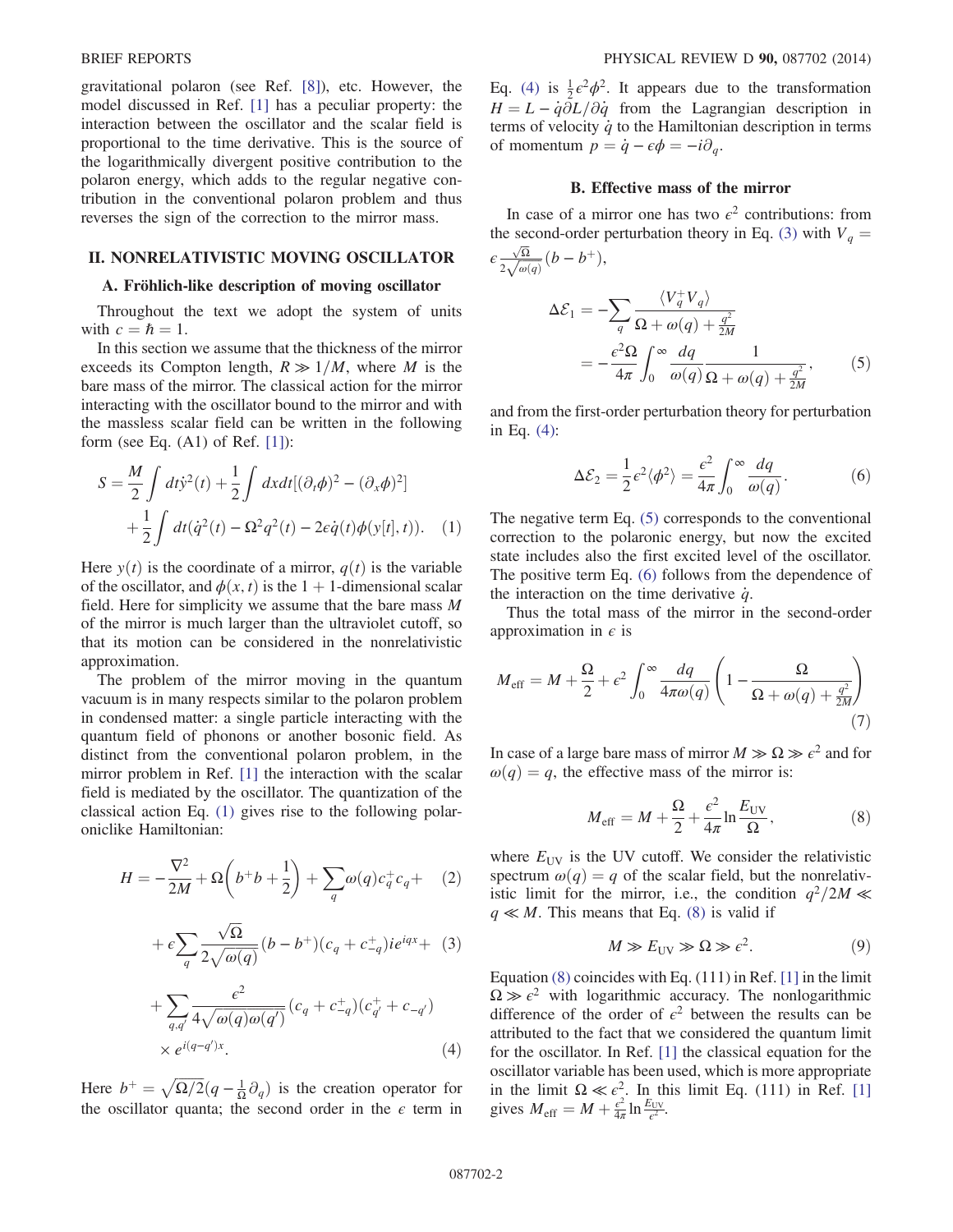The strong localization of the oscillator in space causes the UV divergence at  $k \to \infty$ . To cure this divergence one should consider the more realistic smeared interaction  $\epsilon U_{\text{nr}}(x)$  between the mirror and the scalar field instead of the sharp interaction  $\epsilon \delta(x)$  in Ref. [\[1\].](#page-5-0) The form factor  $U_{\text{nr}}(x)$  is localized at the finite distances ∼R, which corresponds to the finite width of the mirror. This will be done rigorously in Sec. [III](#page-3-0). As a result we come to Eq. [\(8\)](#page-2-5) with the cut off provided by the characteristic length scale of the potential  $U_{\text{nr}}(x)$ , i.e.,  $E_{UV} \sim 1/R$ .

## <span id="page-3-0"></span>III. RELATIVISTIC MOVING OSCILLATOR

#### A. Field—theoretical description

<span id="page-3-1"></span>Let us start from the action given in [\[1\]](#page-5-0) for the moving oscillator with mass M moving along the trajectory  $y[\tau]$ , where  $\tau$  is the proper time. The field—theoretical description for this moving object gives the partition function

$$
Z_1 = \int Dy[\tau]Dq[\tau] \exp\left(i \int d\tau \left(-M + \frac{1}{2} \dot{q}^2(\tau) - \frac{\Omega^2}{2} q^2(\tau)\right)\right)
$$

$$
-i\epsilon \int \dot{q}(\tau) \phi(y(\tau)) d\tau\right), \tag{10}
$$

where the integral is over the world trajectory of the particle  $y$  and over the oscillator coordinates  $q$ . Let us first work out the integral over  $q$ . We introduce the annihilation operator

$$
a = \sqrt{\frac{\Omega}{2}} \bigg( q + \frac{1}{\Omega} \frac{d}{dq} \bigg). \tag{11}
$$

Also we introduce the operators  $\hat{N} = a^{\dagger} a$  and  $\hat{P} = i(a - a^{\dagger})$ , and the dimensionless constant  $\hat{P} = i(a - a^+)$ , and the dimensionless constant  $\hat{\epsilon} = \epsilon / \sqrt{2\Omega}$ . The standard methods allow to rewrite

$$
Z_1 = \int Dy(\tau) \text{Tr} P \times \exp\left[-i \int d\tau (M + \Omega(\hat{N} + 1/2 - \hat{\epsilon} \hat{P} \phi(y(\tau)) + \hat{\epsilon}^2 \phi^2(y(\tau)))\right]. \tag{12}
$$

<span id="page-3-2"></span>Now partition function  $Z_1$  describes the particle with the internal discrete degree of freedom  $n = 0, 1, 2, \dots$  We define mass of the moving oscillator at the ground level  $|0\rangle$ :  $\tilde{M} = M + \Omega/2$ . It takes into account the contribution of the oscillator with  $n = 0$ . The corresponding relativistic field theory is described by the multicomponent spinor  $\Psi_a$ ,  $a = 0, 1, 2, \dots$  If the given particle is fermionic, the corresponding partition function receives the form

$$
Z = \int D\bar{\Psi}(x, t)D\Psi(x, t)D\phi(x, t)
$$

$$
\times \exp\left(\frac{i}{2}\int dxdt[(\partial_t\phi)^2 - (\partial_x\phi)^2]\right)
$$

$$
+ i \int dxdt \bar{\Psi}[i\partial_k\gamma^k - \tilde{M}
$$

$$
- \Omega(\hat{N} - \hat{\epsilon}\hat{P}\phi(x) + \hat{\epsilon}^2\phi^2(x))] \Psi\bigg). \qquad (13)
$$

Here the sum is over  $k = 0, 1$ , and  $\gamma^0 = \sigma^1, \gamma^1 = i\sigma^2$ . The Grassmann variable  $\Psi$  is multicomponent. In practice we may consider the K component spinor with  $K \gg 1$ . Coupling constant in this theory is dimensionless. Therefore, the divergences are at most logarithmic.

To check that Eq. [\(10\)](#page-3-1) indeed corresponds to the second—quantized system with partition function of Eq. [\(13\)](#page-3-2) let us come to the latter formulation by an alternative way. Namely, let us shift the derivative over  $\tau$ in the term  $\dot{q}(\tau)\phi(y[\tau])$  of Eq. [\(10\)](#page-3-1) to  $\phi$ :  $\dot{q}(\tau)\phi(y[\tau]) \rightarrow$  $-q(\tau) \frac{d}{d\tau} \phi(y[\tau])$ . The second-quantized version of the theory for this action looks different from that of given by Eq. [\(13\)](#page-3-2). It gives the following partition function

$$
Z = \int D\bar{\Psi}(x, t)D\Psi(x, t)D\phi(x, t)
$$
  
 
$$
\times \exp\left(\frac{i}{2}\int dxdt [(\partial_t \phi)^2 - (\partial_x \phi)^2]\right)
$$
  
+  $i \int dxdt \bar{\Psi}[(i\partial_k - \hat{\epsilon}\partial_k \phi(x)\hat{Q})\gamma^k - \tilde{M} - \Omega \hat{N}]\Psi$  (14)

<span id="page-3-3"></span>This looks like the system of spinor field in the presence of a very specific gauge field  $\hat{\epsilon} \partial_k \phi(x) \hat{Q}$ . The action does not contain the interaction term with the second power of the field  $\phi$ . However, one can prove that this system is indeed equivalent to that of Eq. [\(13\)](#page-3-2) using the following gauge transformation:

$$
\Psi(x) \to e^{i\hat{c}\,\hat{Q}\,\phi(x)}\Psi(x). \tag{15}
$$

#### B. Mass of the moving oscillator

<span id="page-3-4"></span>Here and below in this subsection we use Euclidean formulation of the model, i.e., assume that the Wick rotation is performed. The one-loop perturbation theory relates the correction to the mass of the moving oscillator  $\Delta \mathcal{E}$  with the self-energy function  $\Sigma(p)$ . Let us calculate this function using the formulation of Eq. [\(13\).](#page-3-2) We have  $\Sigma(p) = \Sigma^{(2)} + \Sigma^{(1)}$  with

$$
\Sigma^{(1)}(p) \approx i\hat{\epsilon}^2 \Omega \int \frac{d^2 k}{(2\pi)^2} \frac{1}{k^2}.
$$
 (16)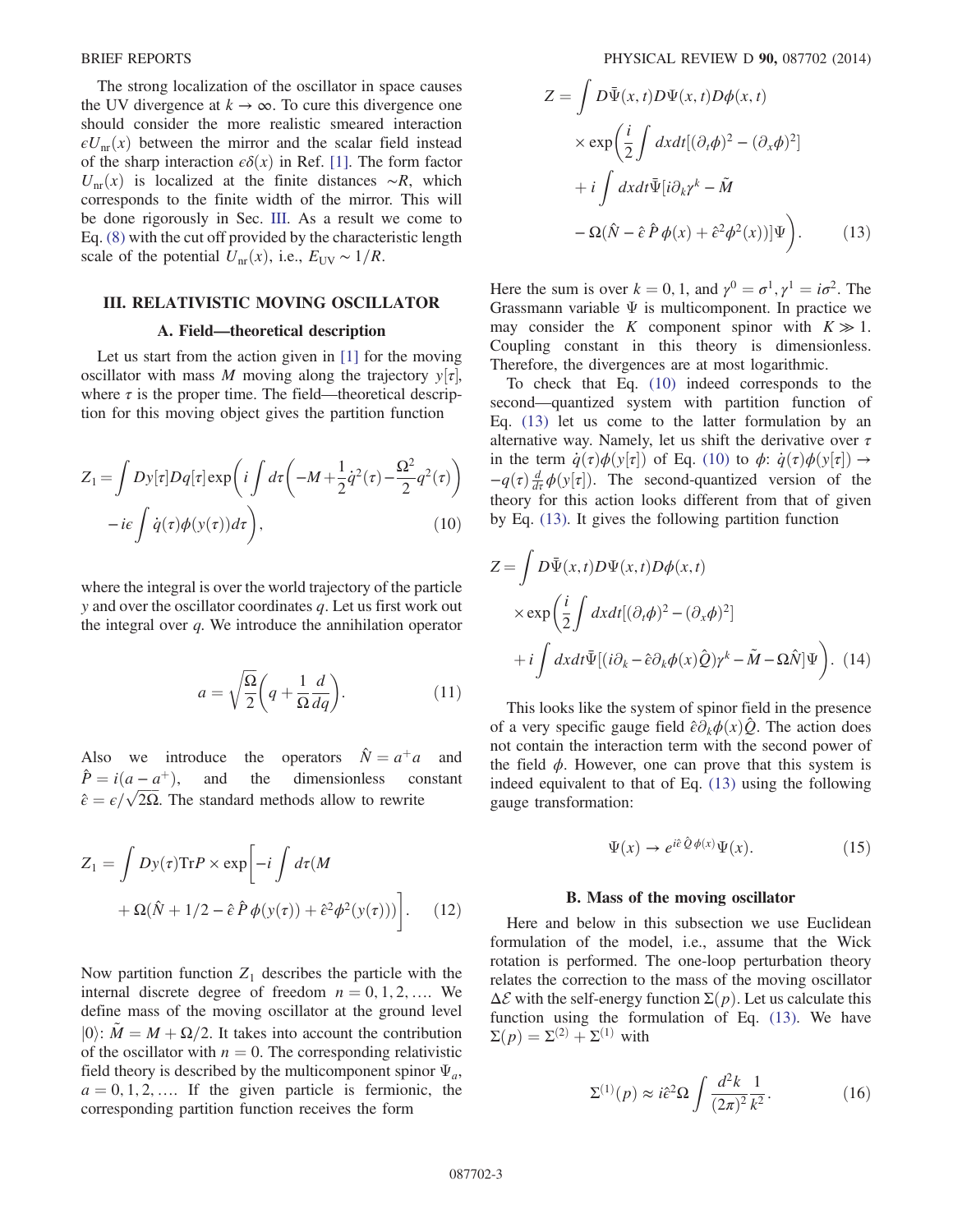This term corresponds to the one-loop diagram caused by the term  $\hat{\epsilon}^2 \Omega \phi(x)^2$ . The diagram originated from the term  $\hat{\epsilon}^2 \hat{P}^2 \phi(x) \phi(y)$  gives

$$
\Sigma^{(2)}(p) \approx -\hat{\epsilon}^2 \Omega^2 \int \frac{d^2 k}{(2\pi)^2} \langle 0|\hat{P}\frac{1}{(p+k)\sigma - i\tilde{M} - i\Omega \hat{N}}\hat{P}\frac{1}{k^2}|0\rangle. \tag{17}
$$

Here  $|0\rangle$  is the ground state of the oscillator. The nonrelativistic limit was described in the previous section. It may be obtained here if we suppose that the UV cutoff  $\Lambda \ll M$ . Then integration over  $k^0$  gives us the expressions of Sect. [II B](#page-2-6) with  $E_{UV} = \Lambda = 1/R$ . Here we consider the opposite limit, when the UV cutoff  $\Lambda \gg M$ . Since near the pole  $p\sigma - i\tilde{M} \sim \epsilon^2$ , we may set  $p^2 = -\tilde{M}^2$  and neglect the terms proportional to  $p\sigma - i\tilde{M}$  as these terms result in the renormalization of the propagator and do not contribute to the renormalized mass. The remaining terms are given by

$$
\Sigma'(p) \approx i\hat{\epsilon}^2 \Omega \int \frac{d^2k}{(2\pi)^2 k^2} \frac{k^2 + (2 + \frac{\Omega}{\tilde{M}})(kp)}{(p+k)^2 + (\tilde{M} + \Omega)^2} \tag{18}
$$

and are related to the correction to the renormalized mass of the mirror  $M_R$  as  $\Sigma'(i\tilde{M}, 0) = i(M_R - \tilde{M})$ . The direct calculation of the integral gives

$$
M_R = M + \Omega/2 + \frac{\epsilon^2}{4\pi} \log \left[ \frac{\Lambda}{\Omega} \zeta \left( \frac{\Omega}{2M + \Omega} \right) \right].
$$
 (19)

Here

$$
\zeta(x) = \frac{1}{1 + \frac{1}{2x}} \left( 1 + \frac{1}{4(x^2 + x)} \right)^{1+x} . \tag{20}
$$

This function varies between 1 and  $1/2$ . Therefore, at  $Λ \gg Ω$  we estimate

$$
M_R \approx M + \Omega/2 + \frac{\epsilon^2}{4\pi} \log \frac{\Lambda}{\Omega}
$$
 (21)

for any relation between M and  $\Omega$ . This coincides with the nonrelativistic result of Eq. [\(8\)](#page-2-5). However, in this case we imply that

$$
\frac{1}{R} \gg M, \qquad \Omega \gg \epsilon^2. \tag{22}
$$

This means that the thickness of the mirror  *must be much* smaller than its Compton wavelength.

#### C. Regularization due to the finite size of the mirror

Let us introduce the form factor  $U(t, x)$  to regularize the UV divergence that comes form the original  $\delta$ -functional <span id="page-4-0"></span>interaction between mirror and scalar field. The corresponding action is given by

$$
S = \frac{1}{2} \int d^2x [(\partial_t \phi)^2 - (\partial_x \phi)^2]
$$
  
+ 
$$
\int d^2x \bar{\Psi} [i \partial_k \gamma^k - \tilde{M} - \Omega \hat{N}] \Psi
$$
  
+ 
$$
\Omega \hat{\epsilon} \int d^2x \bar{\Psi}(x) \hat{P} \Psi(x) \int d^2z U(x - z) \phi(z)
$$
  
- 
$$
\Omega \hat{\epsilon}^2 \int d^2x \bar{\Psi}(x) \Psi(x) \left( \int d^2z U(x - z) \phi(z) \right)^2.
$$
 (23)

The model considered in Ref. [\[1\]](#page-5-0) is restored in the infinitely thin limit  $U(x, t) = \delta(x)\delta(t)$ . One can see, that the effect of the form factor  $U$  may be taken into account via the renormalization of the scalar field propagator:

$$
\frac{1}{k^2} \to U(k) \frac{1}{k^2} U(-k).
$$
 (24)

Here  $U(k) = U(k_0, k_1)$  is the Fourier transform of  $U(t, x)$ . The limit of the infinitely thin mirror appears when  $U(k) = 1$ . In the nonrelativistic case we should consider  $U(t, x) = U_{nr}(x)\delta(t)$  and assume, that  $U_{nr}$  is real valued. In the general case of relativistic-invariant theory the situation is more involved. The form factor  $U$  (that may be complex valued) should depend on the invariant interval  $s^2 = t^2$  –  $x^2$  and decreases fast at  $|s^2| \to \infty$ .

In nonlocal relativistic quantum field theory the finite size of the source may be taken into account using the form factors in momentum space that depend on the invariant  $p<sup>2</sup>$ (see [\[9\]](#page-5-8) and references therein). At least for the static sources of the finite size, such form factors indeed model the field caused by the charge distributed over the finite region of space. Below we consider the particular form of  $U$  that is caused by the interaction with an intermediate auxiliary field  $θ$  of mass  $Λ$ . A pointlike mirror emits/ absorbs one or two quanta of the field  $\theta$ . The vertexes for the emission/absorption of  $\theta$  are the same as those for the emission/absorption of  $\phi$  in Eq. [\(13\).](#page-3-2) The quanta of the field  $\theta$  may be transformed to the quanta of the field  $\phi$ . We know that the exchange by massive particles in field theory describes the interaction that occurs at finite distances. This finite distance may be evaluated as  $R = 1/\Lambda$ . That's why we consider the exchange by massive particle as the device for modeling the finite size of the mirror. This leads us to the interpretation of U as the propagator of  $\theta$  (up to the normalization constant) while Eq. [\(23\)](#page-4-0) is the effective action of the theory obtained after the field  $\theta$  is integrated out. This results in the following form of the function  $U(k)$ in momentum space:

$$
U(k) = -\frac{\Lambda^2}{k^2 - \Lambda^2 + i0}.
$$
 (25)